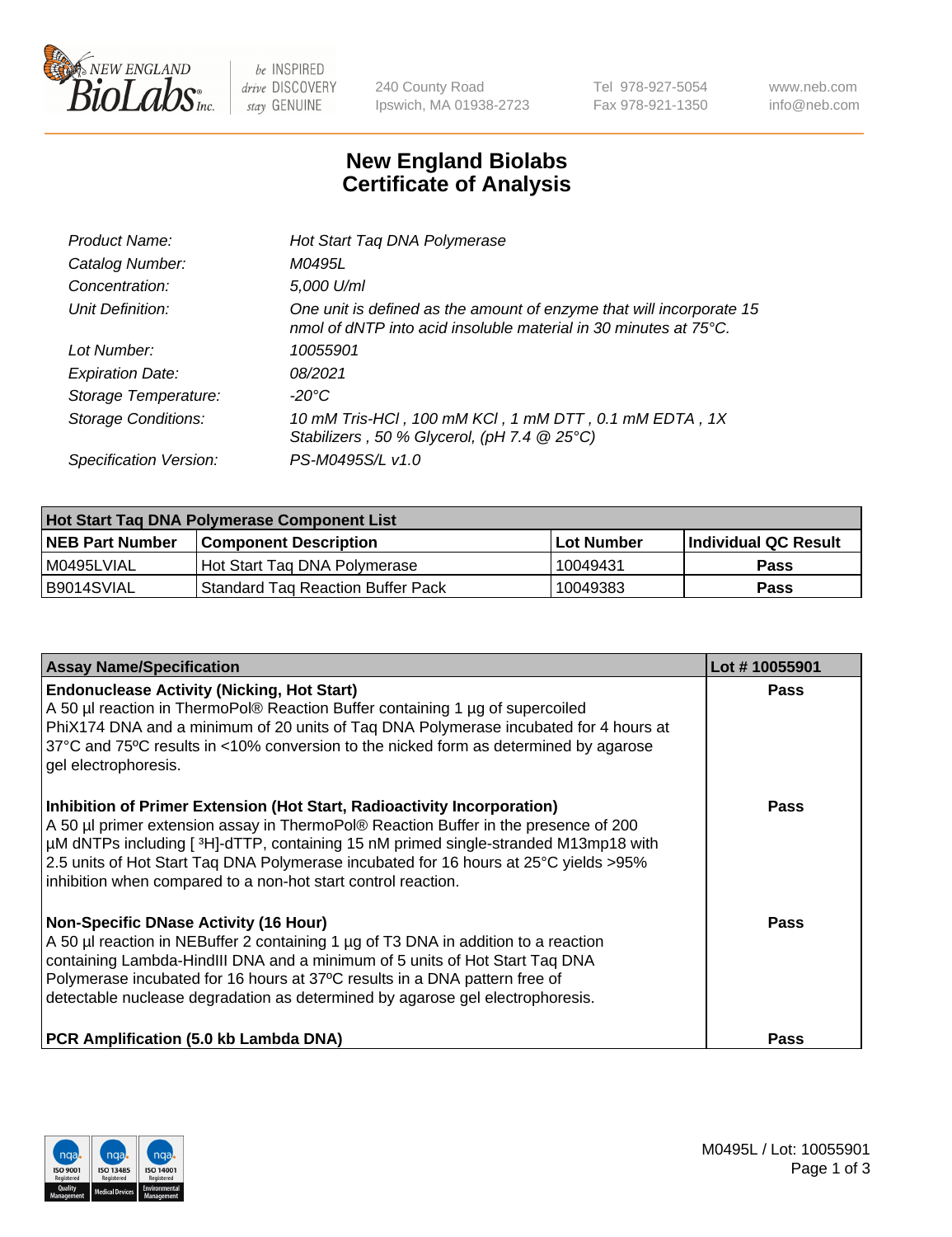

 $be$  INSPIRED drive DISCOVERY stay GENUINE

240 County Road Ipswich, MA 01938-2723 Tel 978-927-5054 Fax 978-921-1350 www.neb.com info@neb.com

| <b>Assay Name/Specification</b>                                                                                                                                                                                                                                                                                                                                                                                                                                       | Lot #10055901 |
|-----------------------------------------------------------------------------------------------------------------------------------------------------------------------------------------------------------------------------------------------------------------------------------------------------------------------------------------------------------------------------------------------------------------------------------------------------------------------|---------------|
| A 50 µl reaction in ThermoPol® Reaction Buffer in the presence of 200 µM dNTPs and<br>0.2 µM primers containing 5 ng Lambda DNA with 1.25 units of Hot Start Taq DNA<br>Polymerase for 25 cycles of PCR amplification results in the expected 5.0 kb<br>product.                                                                                                                                                                                                      |               |
| PCR Amplification (Hot Start 2 kb Lambda DNA)<br>A 50 µl reaction in ThermoPol® Reaction Buffer in the presence of 200 µM dNTPs and<br>0.2 µM primers containing 20 pg Lambda DNA and 100 ng Human Genomic DNA with 1.25<br>units of Hot Start Taq DNA Polymerase for 30 cycles of PCR amplification results in<br>an increase in yield of the 2 kb Lambda product and a decrease in non-specific<br>genomic bands when compared to a non-hot start control reaction. | <b>Pass</b>   |
| <b>Phosphatase Activity (pNPP)</b><br>A 200 µl reaction in 1M Diethanolamine, pH 9.8, 0.5 mM MgCl2 containing 2.5 mM<br>p-Nitrophenyl Phosphate (pNPP) and a minimum of 100 units Taq DNA Polymerase<br>incubated for 4 hours at 37°C yields <0.0001 unit of alkaline phosphatase activity<br>as determined by spectrophotometric analysis.                                                                                                                           | <b>Pass</b>   |
| <b>Protein Purity Assay (SDS-PAGE)</b><br>Taq DNA Polymerase is ≥ 99% pure as determined by SDS-PAGE analysis using Coomassie<br>Blue detection.                                                                                                                                                                                                                                                                                                                      | Pass          |
| <b>qPCR DNA Contamination (E. coli Genomic)</b><br>A minimum of 5 units of Hot Start Taq DNA Polymerase is screened for the presence of<br>E. coli genomic DNA using SYBR® Green qPCR with primers specific for the E. coli 16S<br>rRNA locus. Results are quantified using a standard curve generated from purified E.<br>coli genomic DNA. The measured level of E. coli genomic DNA contamination is $\leq 1$ E.<br>coli genome.                                   | <b>Pass</b>   |
| <b>RNase Activity (Extended Digestion)</b><br>A 10 µl reaction in NEBuffer 4 containing 40 ng of a 300 base single-stranded RNA<br>and a minimum of 1 µl of Hot Start Taq DNA Polymerase is incubated at 37°C. After<br>incubation for 16 hours, >90% of the substrate RNA remains intact as determined by<br>gel electrophoresis using fluorescent detection.                                                                                                        | Pass          |
| Single Stranded DNase Activity (Hot Start, FAM-Labeled Oligo)<br>A 50 µl reaction in ThermoPol® Reaction Buffer containing a 10 nM solution of a<br>fluorescent internal labeled oligonucleotide and a minimum of 25 units of Taq DNA<br>Polymerase incubated for 30 minutes at 37°C and 75°C yields <10% degradation as<br>determined by capillary electrophoresis.                                                                                                  | <b>Pass</b>   |

This product has been tested and shown to be in compliance with all specifications.